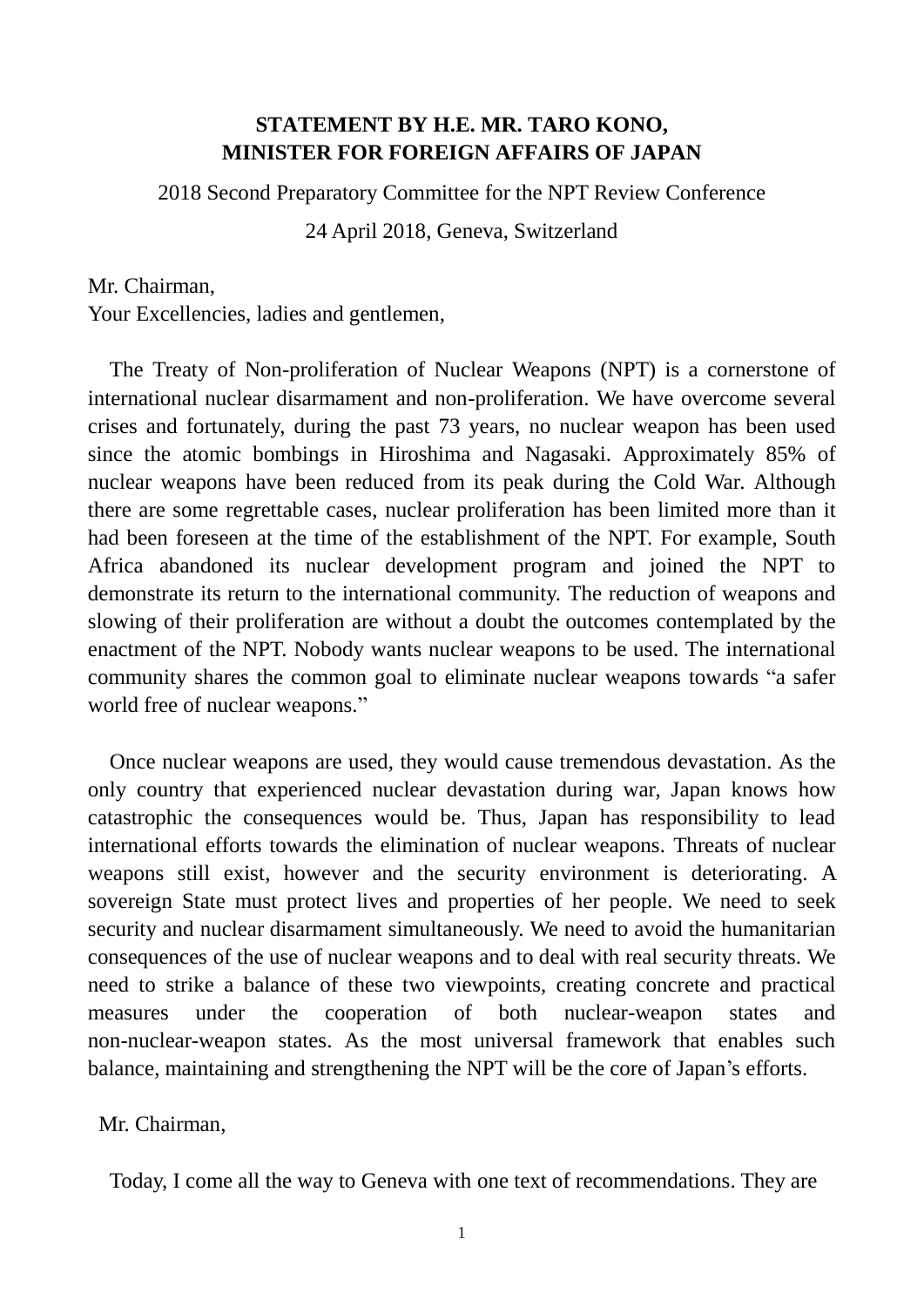the recommendations that I myself, as the Foreign Minister of Japan received on March 29th from the "Group of Eminent Persons for Substantive Advancement of Nuclear Disarmament" or "EPG."

The group is composed of 16 members from both nuclear-weapon and non-nuclear-weapon States. Japan announced the launch of the EPG at the First Preparatory Committee last year.

In the recommendations, the EPG presents its views that the States with divergent views are currently unable to engage with each other in dialogue. This divergent trend has occurred in the deteriorating strategic environment in recent years. In pursuing "a world free of nuclear weapons" in line with the Article VI of the NPT while improving the security environment, the recommendations stress the necessity of "civility in discourse" and respect for divergent views must be restored, rather than criticizing others with different positions. The recommendations also stress that all NPT parties should demonstrate their "ownership" of the treaty. They proposed concrete measures to lay the groundwork to converge different approaches and pointed out several issues that need to be solved in pursuit of "a world free of nuclear weapons." The recommendations are an attempt to converge different views through free and active discussions by experts in their personal capacities, from both nuclear-weapon and non-nuclear-weapon States. I am confident that the recommendations are a meaningful reference for the international community.

Let me draw your attention to three points today from the bridge-building measures proposed in the recommendations. Based on the following points, Japan would like to call upon the international community for concrete actions.

First: Efforts to increase transparency. Transparency contributes to communication, avoiding distrust and misunderstanding among states, thereby leading to risk reduction. Transparency contributes to confidence building among states. Transparency contributes to a stronger NPT review process. With the member states of the NPDI, Japan has called for an agreement on a standardized form and regular reports by nuclear-weapon States. This year, Japan has submitted a new working paper as a member of the NPDI. Japan will continuously promote measures to improve transparency of nuclear forces.

Second: Nuclear disarmament verification. An effective verification mechanism is an essential component in order to realize total elimination of nuclear weapons. This also applies to the complete, verifiable, irreversible dismantlement (CVID) of North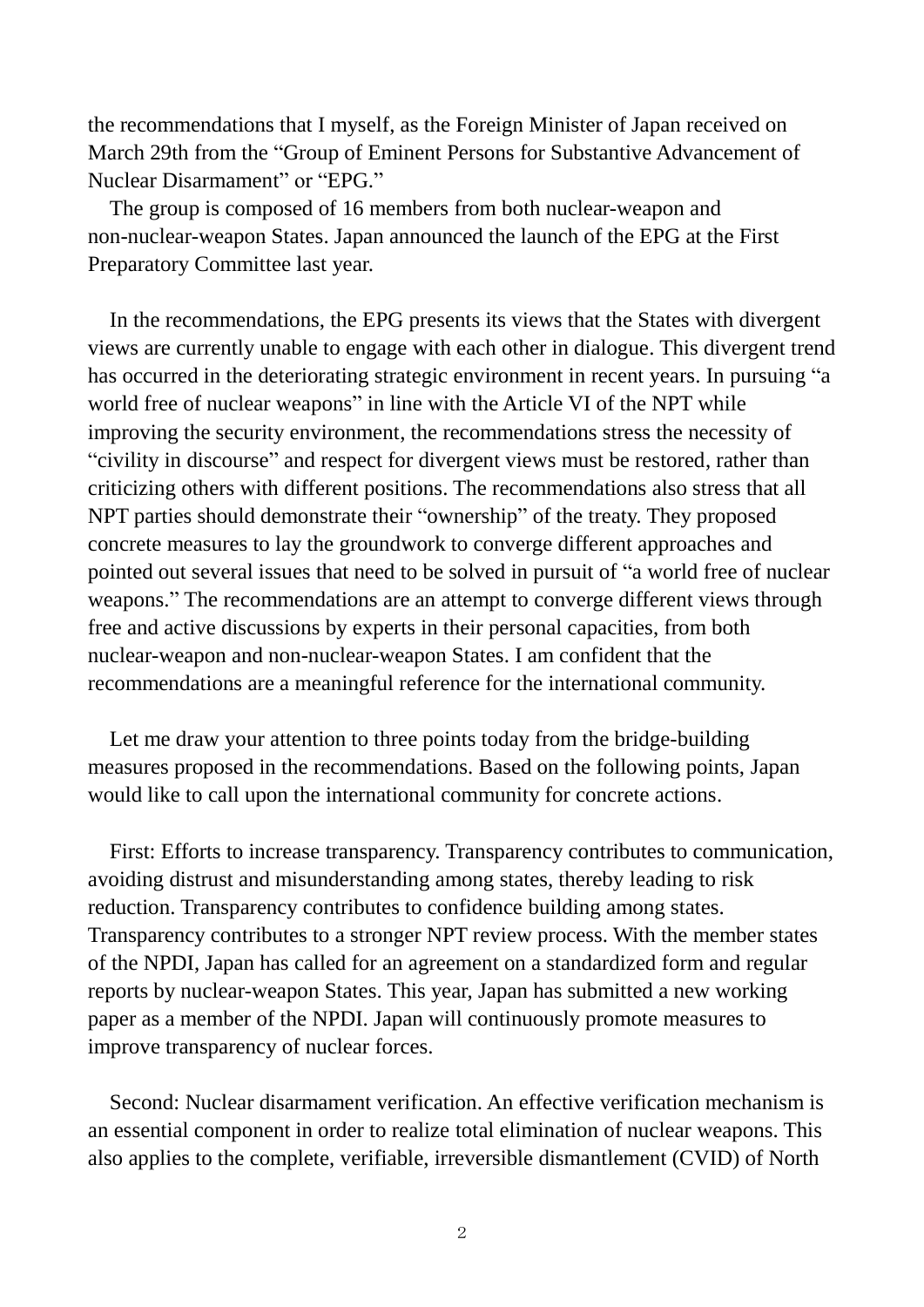Korea, including the dismantlement of all weapons of mass destruction and ballistic missiles. The process of developing such an effective verification mechanism itself helps confidence building among the international community. Japan views this issue as an urgent task and will actively contribute to the discussion of the UN Group of Governmental Experts on nuclear disarmament verification which is to be held in May.

Third: Interactive discussion involving both nuclear-weapon States and non-nuclear-weapon States. From medium- to long-term perspectives, it is necessary to discuss what is called "hard questions," such as how to effectively contribute to threat reduction or how to address security concerns that may emerge from the nuclear disarmament process. To promote fruitful dialogue in the international community, Japan expects the EPG to continue its discussions to further identify "hard questions", and also consider benchmarks in nuclear disarmament, including "minimization point" that Japan has been suggesting.

Further details will be explained by a member of the EPG at the side event held at this assembly hall during today's lunch time. I am looking forward to see many of you at the event.

## Mr. Chairman,

It is the shared responsibility of all NPT state parties to increase momentum of the international community towards the 2020 NPT Review Conference. Japan will lead the effort, together with the NPDI, a cross-regional group of twelve non-nuclear weapon states. With regards to the Comprehensive Nuclear-Test-Ban Treaty (CTBT), Japan will further promote its early entry into force and its universalization, which has received widespread support. While making use of Ministerial Meeting of the Friends of the CTBT, Japan will continuously ask all non-signing and non-ratifying states of the CTBT for their commitment to the treaty. Japan will also call for further participation to the International Monitoring System (IMS). With regards to the FMCT, the Fissile Materials Cut-Off Treaty, Japan is committed to early commencement of its negotiation. Japan will contribute to discussions on substantive components of a treaty at a high-level FMCT preparatory group.

It is also the priority of Japan to convey to the world the reality of atomic bombing. Japan will invite the world leaders and young generations to visit Hiroshima and Nagasaki. Japan will also promote disarmament education and capacity building of practitioners on nuclear disarmament. I would like to renew my respect for the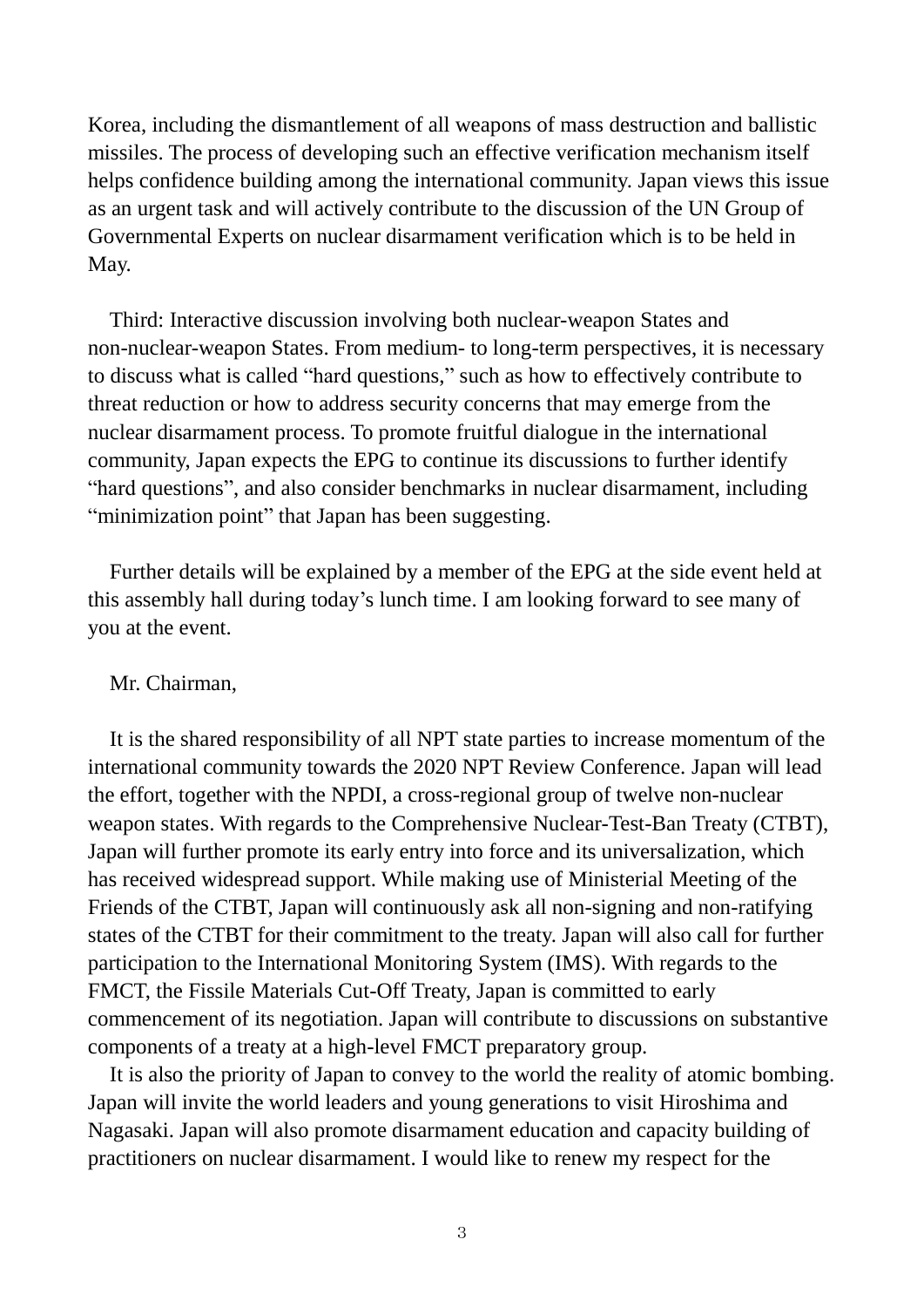tireless efforts of the Hibakusha, the Atomic Bomb survivors of Hiroshima and Nagasaki, who have conveyed to the world the reality of the atomic bombings.

Mr. Chairman,

To maintain and strengthen the NPT, along with nuclear disarmament, accelerating efforts on the other pillars of the NPT, in particular, nuclear non-proliferation is essential.

North Korea's nuclear and missile programs pose a grave challenge to the international nuclear non-proliferation regime. North Korea's moves toward dialogues from their side are the outcome of the international community's coordinated efforts of the maximum pressure campaign against North Korea. Last week, North Korea announced discontinuation of nuclear test and ICBM test-fire as well as dismantlement of northern nuclear test ground. We welcome the announcement as a positive development and hope that it will lead to North Korea's concrete actions to dismantle its nuclear weapons and ballistic missiles. We need to urge North Korea, however, to do more than what was announced. A nuclear armed North Korea will never be accepted. The international community demands North Korea to sign and ratify the CTBT, as well.

Based upon our past experiences, it is important not to ease pressures at a wrong timing. To realize CVID of all weapons of mass destruction and ballistic missiles by North Korea, the international community as a whole must maintain the maximum pressure campaign against North Korea.

The Joint Comprehensive Plan of Action (JCPOA) contributes to strengthening the international non-proliferation regime centered on the NPT. Its continued and full implementation is important. We expect that the issue of ballistic missiles of Iran will be solved through the consultations among related countries.

The International Atomic Energy Agency (IAEA)'s safeguards are essential tool in the efforts to strengthen the international nuclear non-proliferation regime and Japan supports the IAEA's efforts to enhance the mechanism and improve its efficiency. As the most practical and effective way to enhance the mechanism, it is necessary to universalize the Comprehensive Safeguards Agreements and Additional Protocol.

Mr. Chairman,

Pledging shared commitments by nuclear-weapon and non-nuclear-weapon States